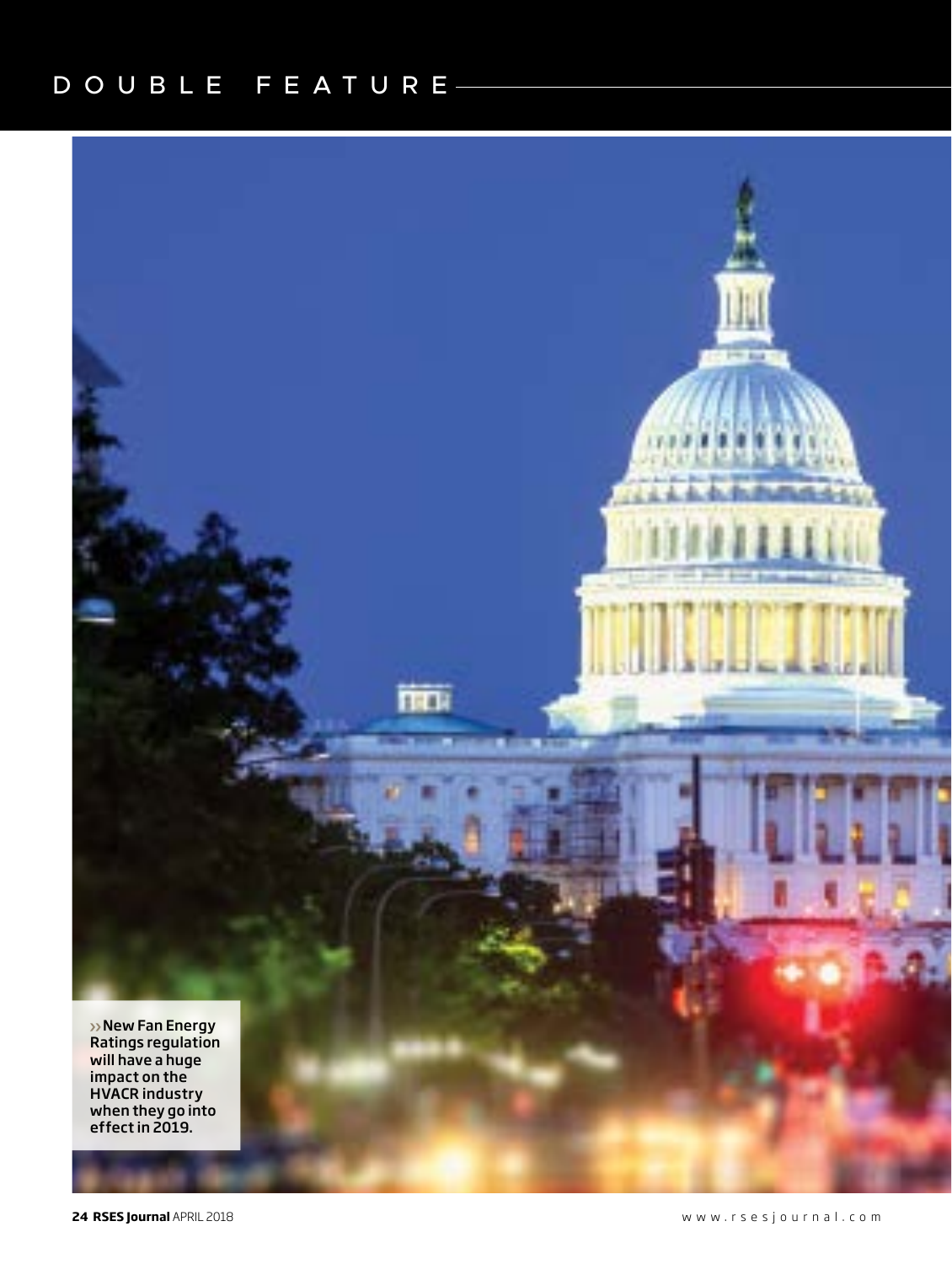*RSES Journal*'s first-ever Double Feature issue includes two double features. The following double feature focuses on regulations related to the U.S. Department of Energy's Fan Energy Ratings (FER) and upcoming refrigerant rules. The FER regulation feature discusses the potential for regulatory compliance to actually drive technical innovations in the HVACR industry. The refrigerants feature provides a global perspective on a handful of worldwide refrigerant regulations and how they are impacting the industry.

Regulations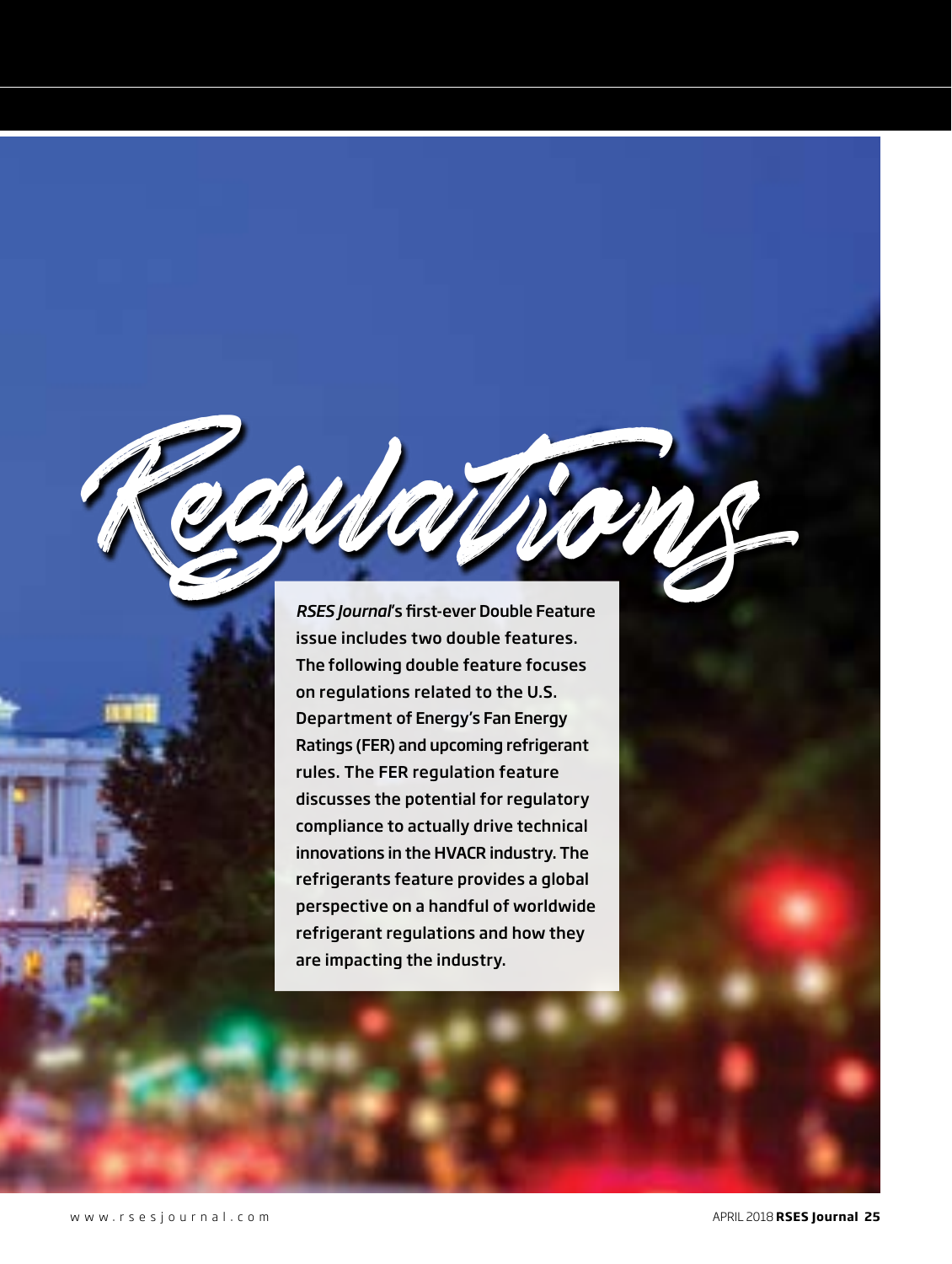

How regulatory compliance—including DOE's Fan Energy Ratings (FER) can drive technical innovations that benefit the HVACR industry.

#### BY DEEP DEY

New or revised federal regulations intended to reduce<br>energy consumption, emissions and other environmental<br>issues can blindside corporations. In many cases, the<br>regulation can doom entire product lines to obsolescence in energy consumption, emissions and other environmental issues can blindside corporations. In many cases, the regulation can doom entire product lines to obsolescence in a matter of years. Across industries, a new regulation may require investing millions of dollars in research, development and retooling to meet the deadlines for the new guidelines—an often heavy and unwanted investment.

Yet paradoxically, regulatory demands can accelerate innovation and competition, as engineering enhancements initially intended simply to satisfy the new energy requirements turn into competitive advantages and novel technologies.

For example, from 1975–2007, a series of federal mandates required the automotive industry to increase the average fuel economy of cars from 15 mpg in 1975 to an unimaginable 35 mpg by 2020—regulations considered by many in the industry to be unreasonable, if not impossible. Yet, striving to meet the new standards yielded unexpected benefits for automakers and consumers. The new, more fuel-efficient cars sold briskly, dramatically increasing the domestic market share against foreign imports. The U.S. moved from being an oil importer to an oil exporter as demand for gasoline fell. Consumers are saving an average of \$8,000 over the life of their cars. This led to hybrid and electric cars coming to the market. All of these are positive side effects of regulatory compliance<sup>1</sup>.

### **DOE's Fan Energy Ratings (FER)**

In June 2014, the Department of Energy (DOE) issued a new regulation imposing the first national efficiency standards for furnace fans. The new standards, which would take effect in 2019, specify maximum fan energy ratings based on the airflow provided by furnace fans, with the rating disclosed on every fan, much as ENERGY STAR rating stickers are attached to household appliances.

The goals of the FER mandate are to reduce energy consumption in furnaces by approximately 40% in 30 years, saving an equivalent of 500 billion kWh—energy savings equal to the annual electricity use of about 47 million U.S. households—and lower  $CO<sub>2</sub>$  emissions by 180 million megatons. With furnace fans consuming an average of 10% of a home's total energy cost, the regulations promised to save consumers \$29 billion over decades<sup>2</sup>. The potential economic and environmental impacts are huge. Rhea Suh, President of the Natural Resources Council noted, "They will save about the same amount of energy as all the coal burned in the U.S. to generate electricity in a year."3

**The last furnace energy standards were set in 1987; the 2014 rules are the first regulations specifically aimed at furnace fans.**

For fan and motor manufacturers, the 33 pages outlining the FER standards4 —and the short deadline—promise an equally huge impact on their businesses. The last furnace energy standards were set in 1987; the 2014 rules are the first regulations specifically aimed at furnace fans<sup>5</sup>. Bringing their product lines up to the new standards would likely require an investment in redesigning existing motors or developing new technologies.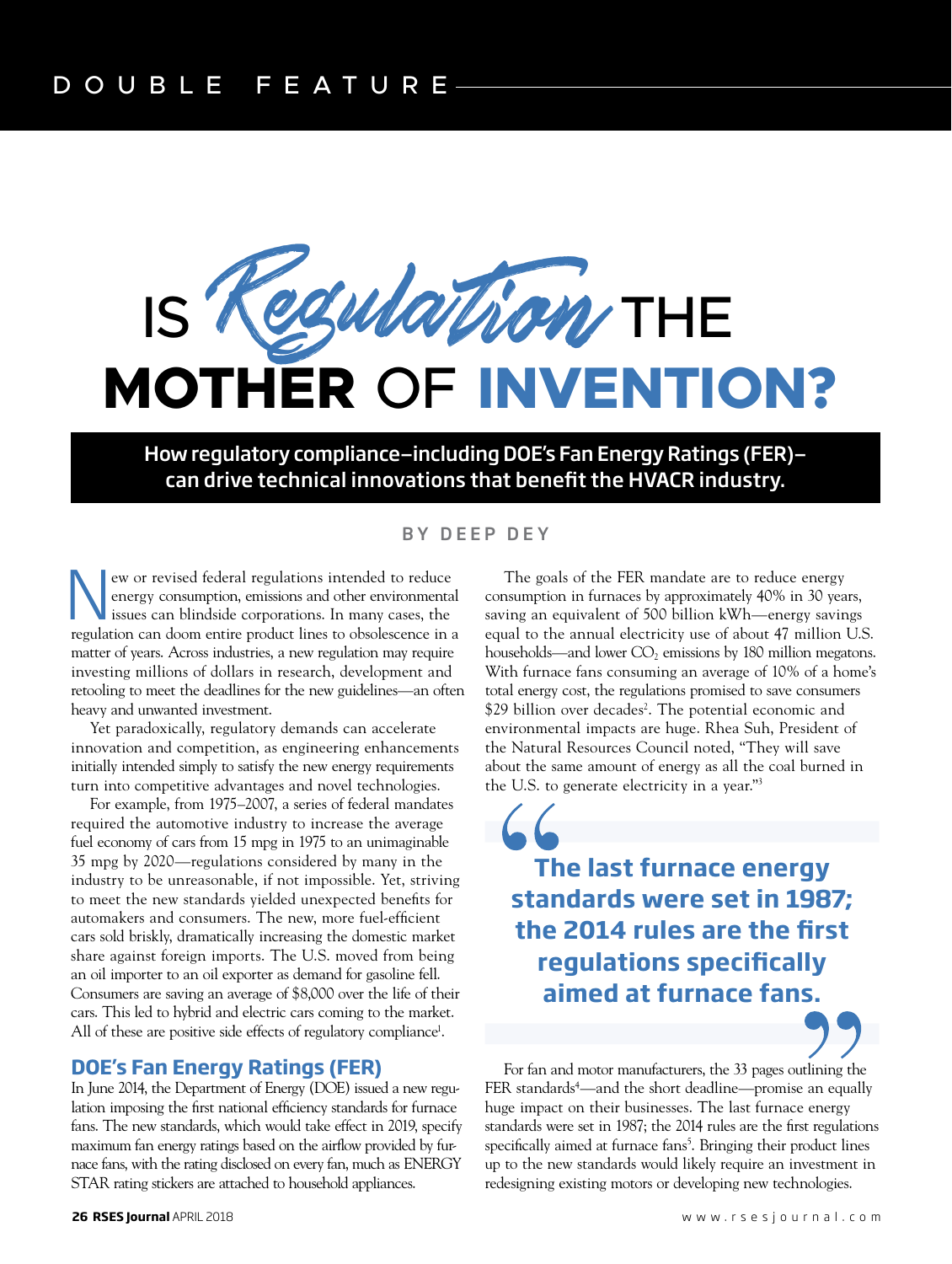

The new requirements are having a significant impact on motor manufacturers, HVAC OEMs, fan and motor OEMs, distributors, contractors, technicians and households—and the impact and cost were largely unknowns initially.

Different motor manufacturers responded to the new FER regulations in different ways. Some argued that the four-year turnaround to meet the 2019 deadline would be impossible. Others report they have yet to test their motors to determine what energy efficiency improvements will be required. Other companies simply made the investment, developed innovative solutions, and performed the work necessary to make their motors and fans compliant by July 2019—looking for competitive advantages along the way.

## **A compliance resource channel**

Motor manufacturers worked to ensure that their product lines met the FER guidelines. But the companies and OEMs that would be incorporating the motors into their furnaces, HVAC systems and fan arrays had their own compliance challenges: specifying the right FER-compliant motors for the output, performance requirements, physical configurations and controls of their products, without significantly higher costs.

The FER regulations define specific energy parameters for a wide range of motors and motor technologies; the motor manufacturers had to help OEMs select motors that would ensure fans and furnaces were compliant. With no central resource for information about the Furnace Fan Energy Rating program, furnace and fan manufacturers had to collect information and specifications about the program, as well as marketing information for their customers, from a wide array of sources.

The regulatory burden can become a regulatory advantage to those companies that see new guidelines as an opportunity to improve and innovate the performance of their products. Luke A. Stewart of the Information Technology & Innovation Foundation noted, "Regulations that are most effective at stimulating innovation will tend to require compliance

**The regulatory burden can become a regulatory advantage to those companies that see new guidelines as an opportunity to improve and innovate the performance of their products.**  $66$ <br>The becom<br>to the



innovation and, at the same time, will minimize the compliance burden and mitigate the risks. Regulation can promote more complete information about products and processes in the marketplace,"6 a spur to marketing the resulting consumer benefits.

In the case of the DOE FER regulations, compliance is bringing more efficient and higher-performance motors with more advanced technologies to the market already—one year before the 2019 deadline.

#### *References*

*1. www.ucsusa.org/clean-vehicles/fuel-efficiency/fuel-economybasics.html#.Wmiju66nH-w*

*2. www.energy.gov/sites/prod/files/2014/06/f17/furnace\_fans\_ final\_rule.pdf*

*3. www.greentechmedia.com/articles/read/doe-finalizes-biggestefficiency-standard-ever#gs.DnLyJWM*

*4. www.gpo.gov/fdsys/pkg/FR-2016-09-23/pdf/2016-22080.pdf 5. www.greenbuildingadvisor.com/articles/dept/building-science/ should-doe-increase-furnace-efficiency-standards 6. www.itif.org/files/2011-impact-regulation-innovation.pdf*

*Deep Dey is the Director of Marketing for FER, Regal Beloit America, Inc.*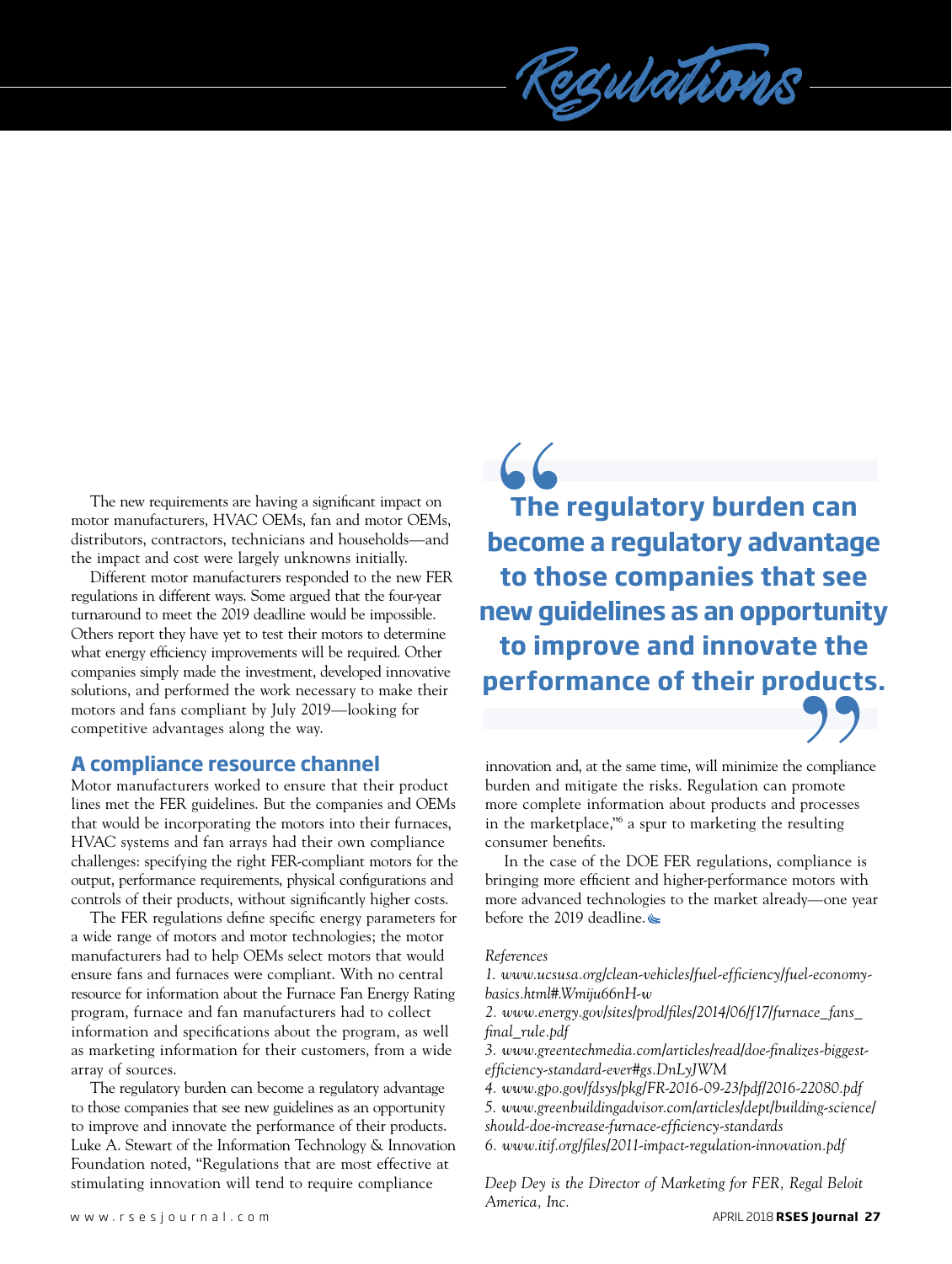# Regulation **MAPPING** THE **REFRIGERANT LANDSCAPE**

Putting recent EPA SNAP, DOE, CARB, E.U. and Kigali refrigerant regulation developments into a global perspective

#### BY DR. RAJAN RAJENDRAN

For those who are attempting to keep track of the regulations surrounding the use of certain refrigerants in commercial refrigeration, chances are they may find themselves more than a little confused—and with good reason. or those who are attempting to keep track of the regulations surrounding the use of certain refrigerants in commercial refrigeration, chances are they may find them-The story which began in 2015 with the introduction of groundbreaking regulations saw its fair share of plot twists in the latter half of 2017 and early 2018—developments that frankly caught most of the industry off guard.

At the heart of the issue is the Environmental Protection Agency's (EPA) Significant New Alternatives Policy (SNAP) Rule 20, which was introduced in 2015 to phase down and delist the use of hydrofluorocarbon (HFC) refrigerants, which contain a higher global warming potential (GWP) in certain commercial refrigeration applications.

Since 2015, the industry has made significant progress across the board through product development initiatives targeted at meeting compliance challenges posed not only by SNAP, but also the energy-efficiency mandates from the Department of Energy (DOE). Per the guidelines of Rule 20, the transition to more environmentally friendly refrigeration technologies was well underway.

#### **U.S. Court vacates SNAP Rule 20**

Then, in August 2017, the U.S. Court of Appeals for the DC Circuit ruled to vacate EPA SNAP Rule 20. Responding to a challenge submitted by two HFC refrigerant manufacturers (Mexichem Fluor and Arkema), the court decided that the EPA had exceeded its authority to require the replacement of HFCs under the Clean Air Act, Section 612. Their decision was based on the reasoning that Section 612 was originally adopted to curb substances containing higher ozone depletion potential and was not specifically targeted to address the matter of greenhouse gases and their associated GWPs.<sup>1</sup>

Immediately, the court's ruling elicited a wide range of responses from within the industry. Opponents of the decision—including leading alternative refrigerant manufacturers and third parties such as the Natural Resources Defense

Council (NRDC)—soon filed petitions with the DC Circuit Court of Appeals for a rehearing en banc of the case. But in late January 2018, the court announced that it would deny the intervenor/respondents' petitions for a rehearing.<sup>2</sup> Prominent stakeholders such as Honeywell, Chemours and the NRDC have already vowed to file appeals with the United States Supreme Court.3

Most recently, a group of bipartisan senators introduced a bill called the American Innovation and Manufacturing Act; if it is passed, it would entitle the EPA to phase down HFCs used in refrigeration and air conditioning, in consultation with the industry.<sup>4</sup> This bill would operate in accordance with the guidelines set forth by the 2015 Kigali Amendment to the Montreal Protocol, a global treaty among 197 nations meant to phase out harmful greenhouse gases and ozonedepleting substances. It is important to note that while the U.S. has not yet ratified the Kigali Amendment, the U.S. State Department issued a statement on Nov. 23, 2017, at the 30th anniversary of the Montreal Protocol that it had "initiated the process to consider ratification."5

Suffice to say that the DC Circuit Court of Appeals ruling to vacate Rule 20 as initially enacted does not necessarily signify the end of the EPA SNAP, nor does it represent the global and state legislative efforts yet underway to reduce greenhouse gases. Let us take a look at some of this activity, starting with the state of California.

#### **California Air Resources Board (CARB) HFC phase down**

While California is subject to the rules handed down by the U.S. government's federal agencies, initiatives proposed by CARB continue to place the state into a class of its own. CARB has developed draft proposals that would not only preserve the federal framework set forth in EPA Rules 20 and 21, it would also call for more aggressive future phase-down measures in line with the E.U.'s fluorinated greenhouse gases (F-gases) efforts.